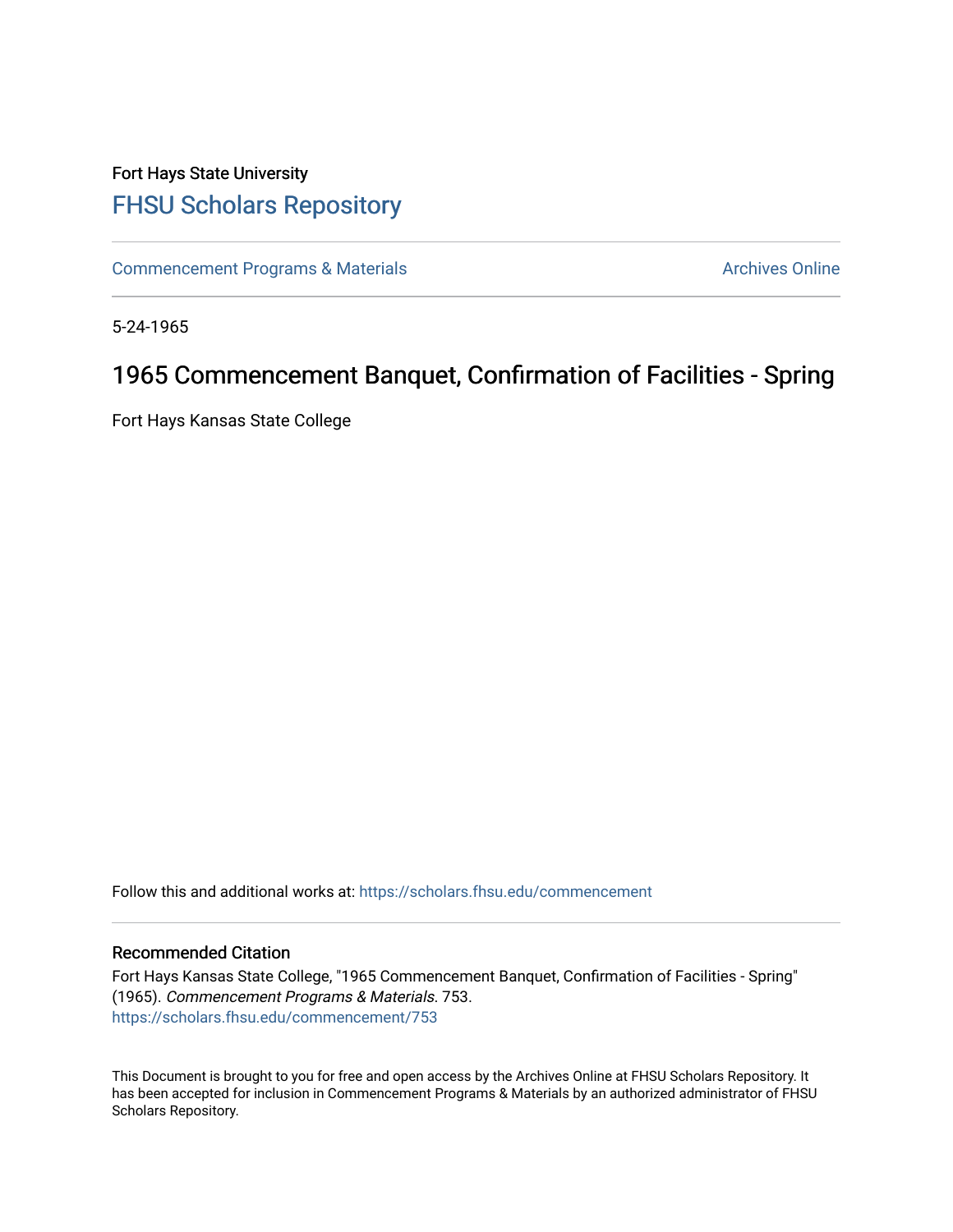### FORT HAYS KANSAS STATE COLLEGE MEMORIAL UNION **CONFIRMATION OF FACILITIES**

|                                                  | Date of Request May 14, 1965               |
|--------------------------------------------------|--------------------------------------------|
| Name of Organization                             | All Graduate Luncheon                      |
| Number 300 ?<br>Time 12:00 noon To 2:00 pm       |                                            |
| Date(s) of Event Monday, May 24, 1965            |                                            |
| Facilities Needed: Meeting_________<br>Banquet X | With Refreshments<br>Reception             |
| Room(s) Ballroom                                 |                                            |
| Floor Plan or Remarks                            | Menu<br>Price/Plate $$2.00 + tax$          |
| Head table for $\lvert \varphi$ , on risers,     | Serving Time_12:00 noon                    |
| draped.                                          | Cranberry Juice                            |
| Lectern, Mike, P.A.                              | Roast Turkey - Dressing                    |
| Piano                                            | Parsley Potatoes                           |
| Table in stringers                               | Peas & Celery                              |
| All bud vases we have                            | Pepper Hash with Carrots                   |
| Small underliner                                 | Hard Rolls - Butter                        |
| Regular set-up                                   | Angel Food Cake/Strbys &<br>whipped cream  |
|                                                  | $C - T - \lceil \text{ced Tea} - M \rceil$ |
| Responsible Party_Alumni Office                  |                                            |
| Address Campus Phone 261<br>Charge to            |                                            |
|                                                  |                                            |
| ettyran<br>Confirmed by                          | Rental None                                |
| (Customer)                                       |                                            |